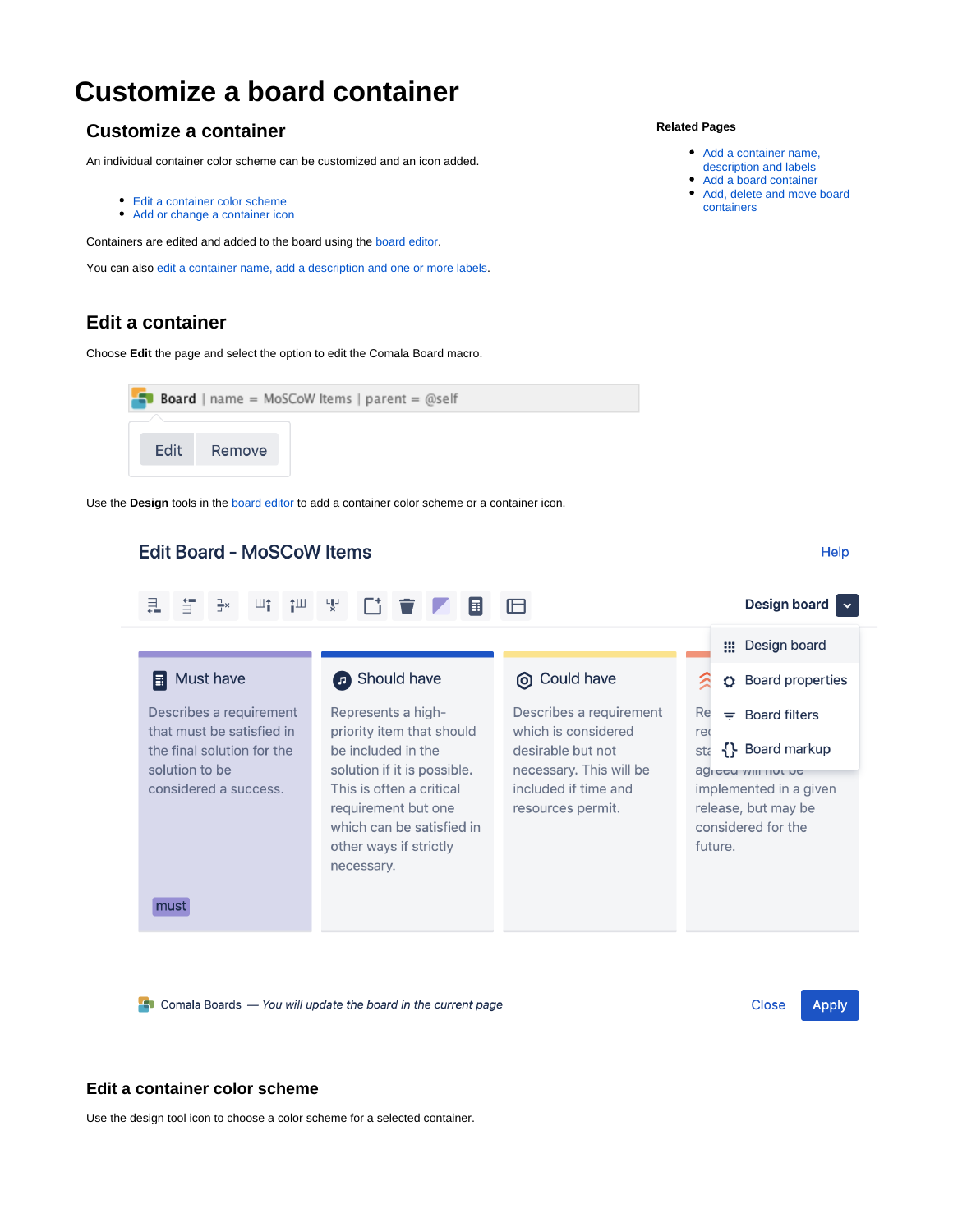

#### <span id="page-1-0"></span>**Add or change a container icon**

An image can be added as an icon to help identify each container.

The icon can be selected by:

- selecting from a palette in a drop-down menu in the board editor.
- adding a URL to link to an image for the icon.

Use the design tool icon to choose or change an icon for a selected container.

| Edit container icon                                               |                                                                                                                                                                                                  |  |
|-------------------------------------------------------------------|--------------------------------------------------------------------------------------------------------------------------------------------------------------------------------------------------|--|
|                                                                   | $\mathbf{O}$                                                                                                                                                                                     |  |
| • the container icon tool will display the chosen container icon. | • if the container has no current icon the icon tool image defaults to a <i>smiley emoji</i> .<br>• choose the container icon to view a palette of container icon options in a drop-down window. |  |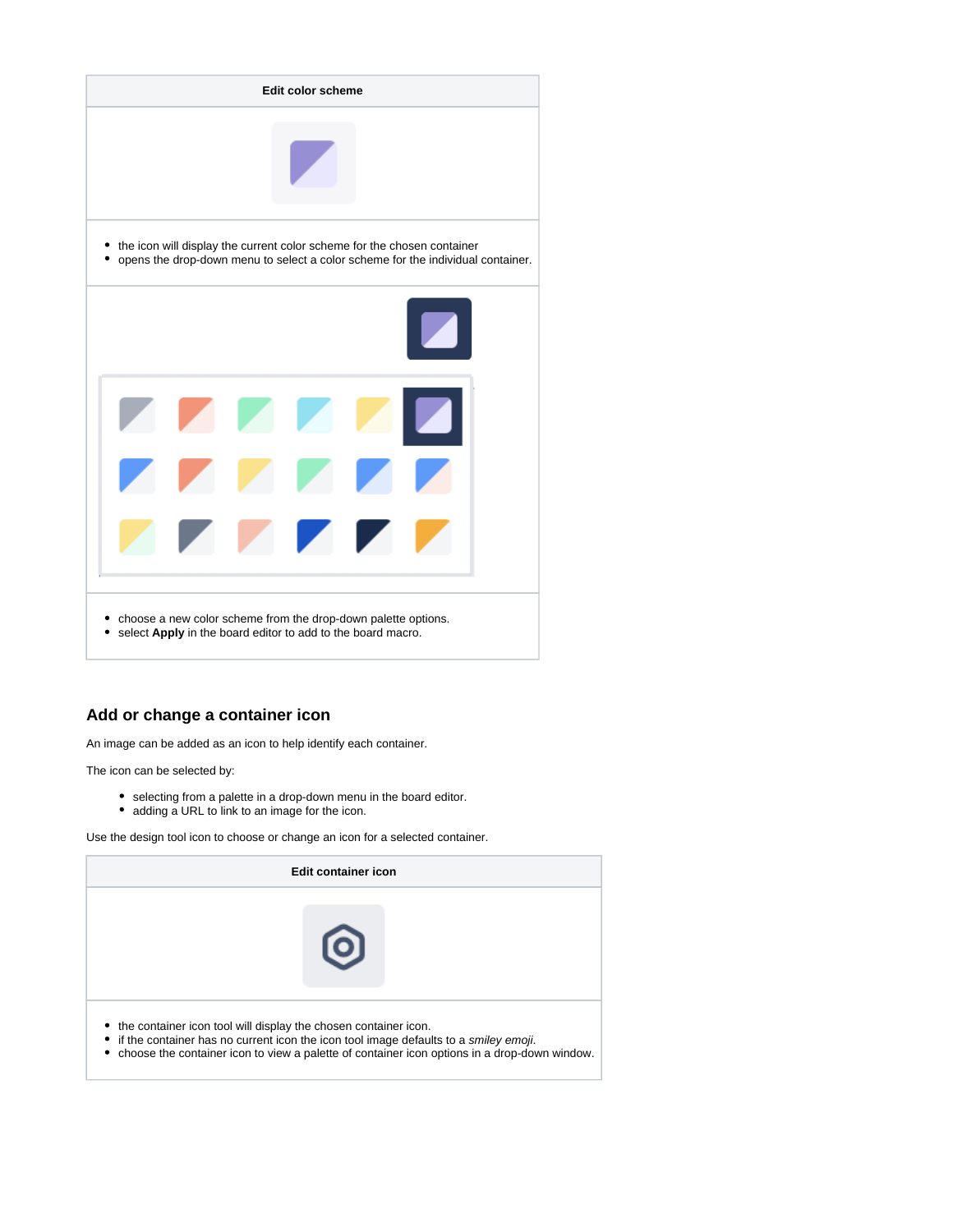

The container image icons are displayed on the board appended to the container title.

MoSCoW Items v

| Must have | $\angle$ Should have | Could have | Won't have |
|-----------|----------------------|------------|------------|
|           |                      |            |            |
|           |                      |            |            |